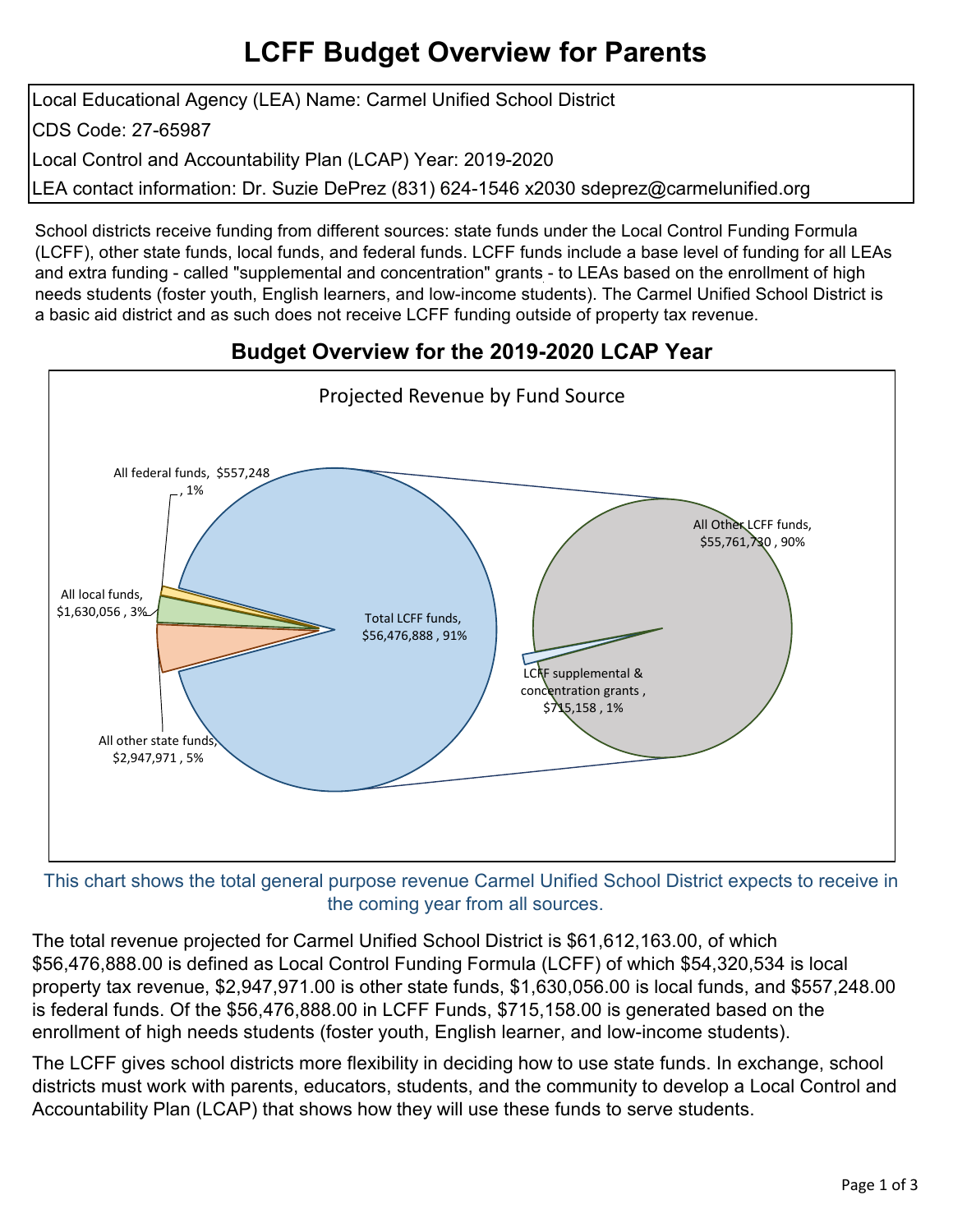| <b>Budgeted Expenditures</b> |                                          |                                     |
|------------------------------|------------------------------------------|-------------------------------------|
| \$70,000,000                 |                                          |                                     |
| \$60,000,000                 |                                          |                                     |
| \$50,000,000                 | <b>Total Budgeted General</b>            |                                     |
| \$40,000,000                 | <b>Fund Expenditures</b><br>\$61,715,128 |                                     |
| \$30,000,000                 |                                          |                                     |
| \$20,000,000                 |                                          |                                     |
| \$10,000,000                 |                                          | <b>Total Budgeted</b>               |
| \$0                          |                                          | Expenditures in LCAP<br>\$1,489,649 |

This chart provides a quick summary of how much Carmel Unified School District plans to spend for 2019- 2020. It shows how much of the total is tied to planned actions and services in the LCAP.

Carmel Unified School District plans to spend \$61,715,128.00 for the 2019-2020 school year. Of that amount, \$1,489,649.00 is tied to actions/services in the LCAP and \$60,225,479.00 is not included in the LCAP. The budgeted expenditures that are not included in the LCAP will be used for the following:

The District dedicates the majority of its General Fund Budget to educational services for its students. The District is a Basic Aid district with low percentage of students who qualify for additional funding from Federal & State agencies. As a service related organization, salaries and benefits comprise more than 80% of General Fund Budget expenditures. The remainder goes to support the day-to-day operations of educating district students including transportation, maintenances of buildings and grounds, special education, business and human resources services.

#### Increased or Improved Services for High Needs Students in 2019-2020

In 2019-2020, Carmel Unified School District is projecting it will generate \$715,158.00 based on the enrollment of foster youth, English learner, and low-income students. Carmel Unified School District must demonstrate the planned actions and services will increase or improve services for high needs students compared to the services all students receive in proportion to the funding focused on high needs students. In the LCAP, Carmel Unified School District plans to spend \$820,815.00 on actions to meet this requirement.